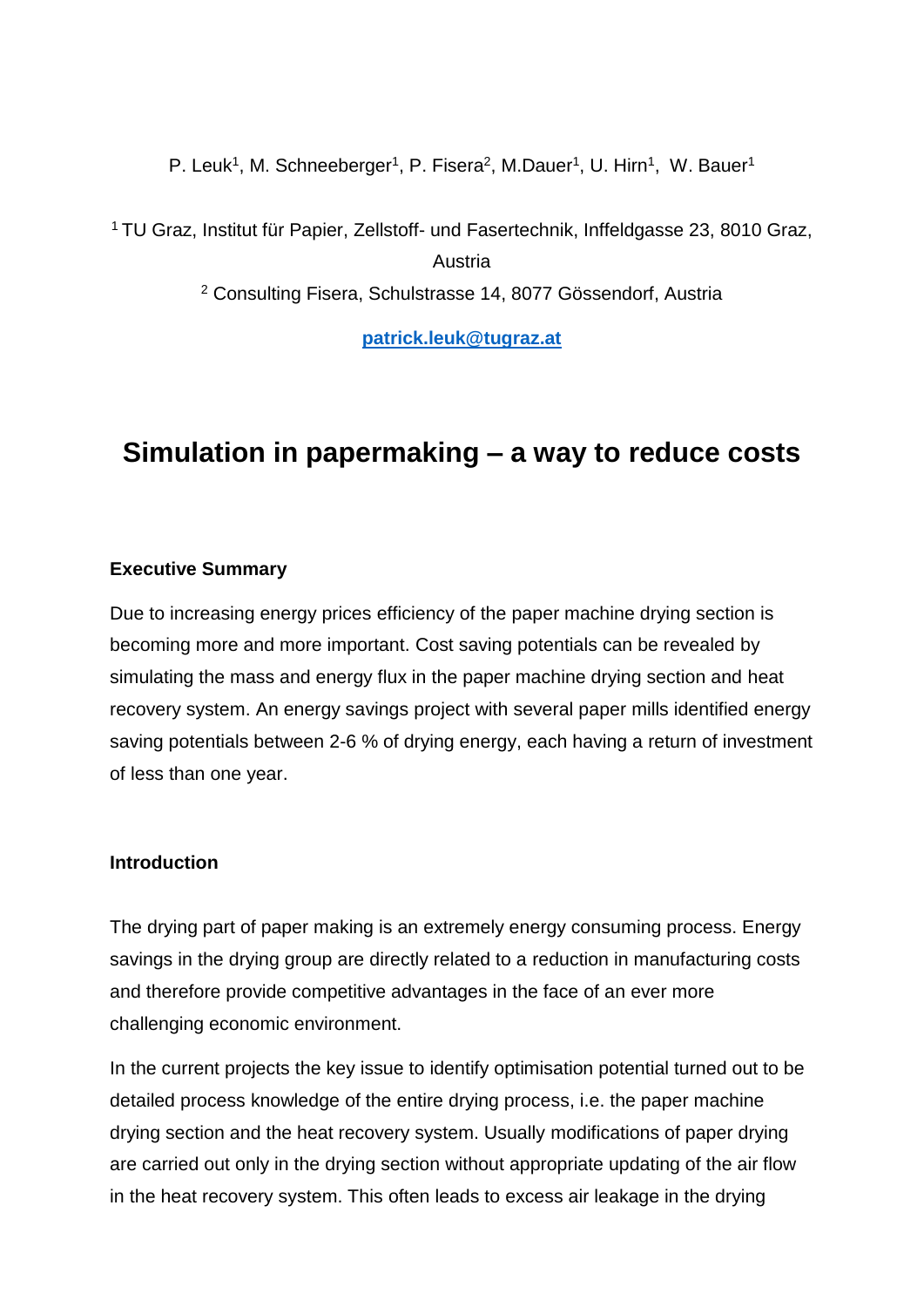hood, unnecessarily low moisture content of exhaust air and inappropriate flow rates in drying section and heat recovery.

### **Methods**

Consulting Fisera, in cooperation with the Institute of Paper, Pulp and Fibre Technology (University of Technology Graz), developed a simulation model based on the physical laws on mass- and heat transfer which accurately reproduces the mass and energy flow in the paper machine and the heat recovery system.



*Figure 1: The simulation model's user interface is based on operator monitor screenshots and is therefore easy to use without specific training.*

The user interface of the model is based on operator monitor screenshots (Figure 1) of the modelled paper machine. The simulations are therefore easy to perform, even for untrained persons. All relevant production parameters like steam pressure, overall steam consumption, machine speed or paper dry content can be simulated and were validated to have only small deviations compared to values measured on the actual machine.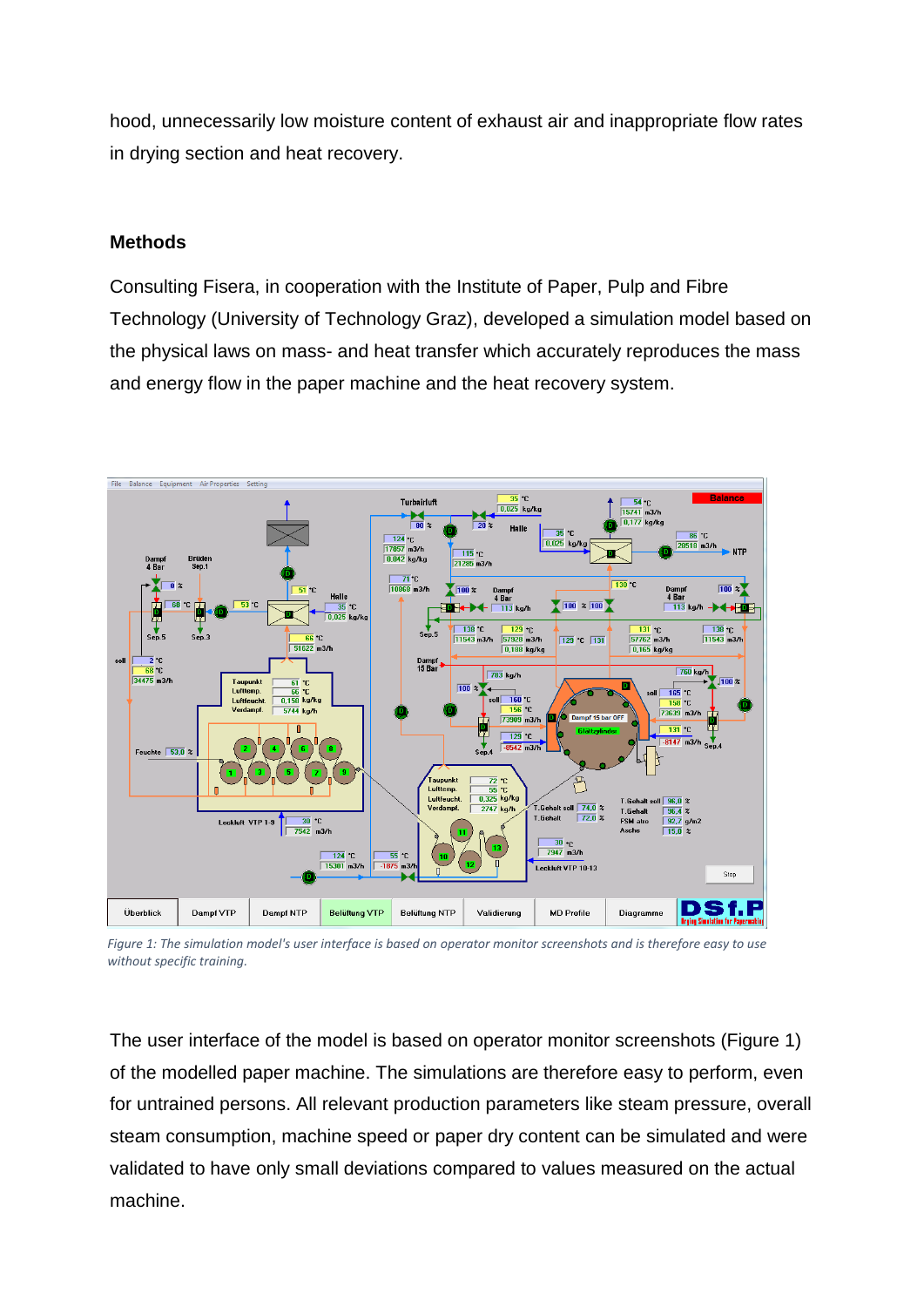

*Figure 2: Simulation model results. The top chart shows the temperature of the web (blue) and the drying cylinders. In the middle the development of the web moisture along the paper machine is shown. The last graph shows the evaporation rate at each drying cylinder.* 

The simulation model provides various MD profiles like temperature of the web and cylinders, humidity of web and air or evaporation rates of each cylinder. Examples of MD profiles are given in Figure2. The profiles shown are from a model of a paper machine with a Yankee cylinder and a coating station.

Model validation has been conducted for several paper grades, each one in different operating points and basis weights. Therefore comprehensive measurements of the air streams (temperature, humidity and mass) have been undertaken and the results have been compared to the model results.

# **Results and Discussion**

In the last two years 9 paper machines have been simulated: Mondi Packaging Frantschach (2 PMs), Mondi Packaging Steti (4 PMs), Hamburger Container Board Pitten, Lenzing Paper and Laakirchen Papier AG.

The energy savings revealed will be shown in the presentation, five case studies will be presented. The savings potential shown by the simulation model is between 2% and 6% of total drying energy. Often the savings could be realised without any investment costs, just by identifying more appropriate machine settings. An example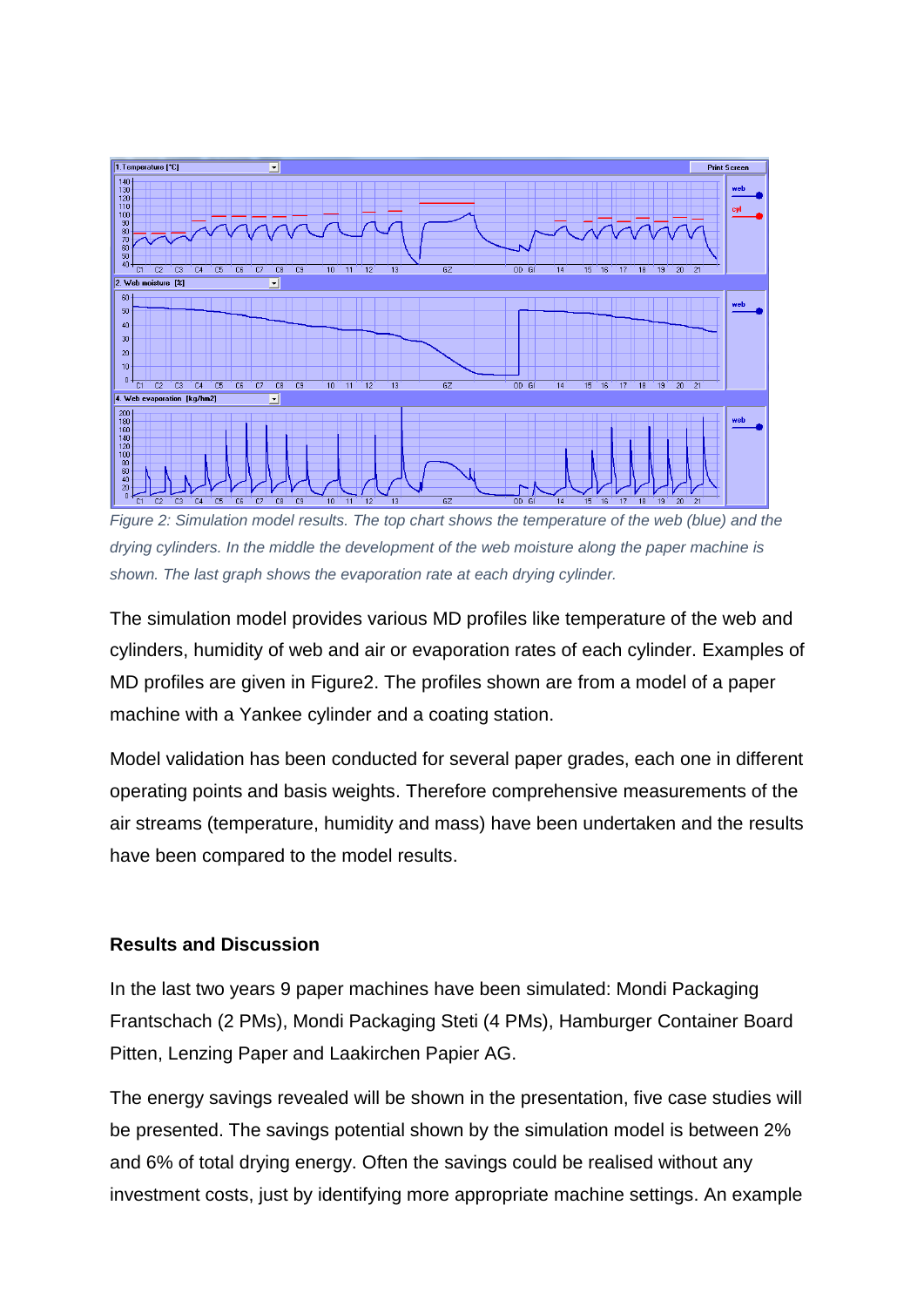for such zero-investment savings is the reduction of air leakage in the drying hood. Measurement of the air balance in one of the mills had shown that leakage air was more 60% of total air flow in the drying hood. The reason were found to be clogged heat exchangers leading to a far too small supply air volume. Hydro cleaning and chemical cleaning of the heat exchangers increased the supply air volume drastically and the hood air leakage flow decreased. As a result of this the temperature in the hood increased by about 10°C. Reducing the temperature to the former level, the steam consumption for heating up the supply air could be decreased, leading to steam savings of 6000 t/a.



*Figure 1: Simulated shut down of a drying cylinder. On the left side one can see the reduced speed of 479 m/min compared to 502 m/min with the cylinder running.* 

As mentioned above, the simulation model can predict the increase in drying capacity by adding new drying cylinders to a machine. Also the reduction of cylinders, e.g. due to a machine rebuild, can easily be simulated by switching off individual cylinders in the simulation, see Figure 3. The simulation model is able to calculate the decrease in machine speed and production capacity with high accuracy.

Another application of the simulation models is the possibility of simulating the effect of new machinery like additional cylinders, impingement/IR dryer, shoe press etc. In this case the model can be used to study different scenarios for machine rebuilds with respect to machine speed or energy consumption.

### **Conclusions**

We have applied a computer model of mass- and heat transfer in the drying section and heat recovery system of several paper machines. Energy balances based on model simulations and extensive measurements of air temperature, moisture and flow rates in the machine were able to reveal potential energy savings. In a series of